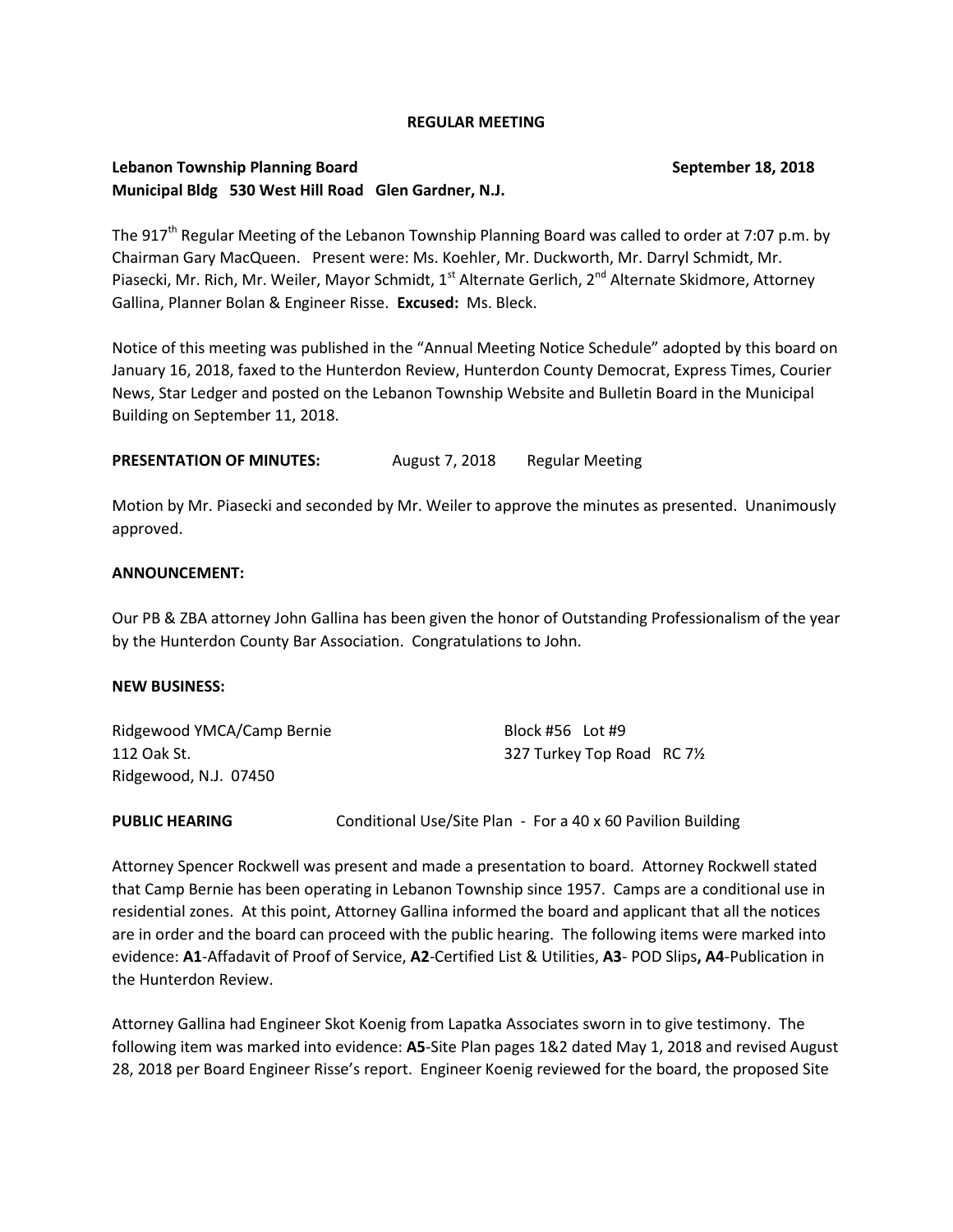## **Lebanon Township Planning Board September 18, 2018 Page 2**

Plan. The property is approximately 240 acres. Engineer Koenig stated the new pavilion will be 40x60 which brings the square footage over the limit by 1900 sq. feet. At this point Chairman MacQueen asked if the board had any questions. Darryl Schmidt and Planner Bolan had a couple of questions. Engineer Koenig continued with his testimony and went to the second sheet of the Site Plan stating that everything marked in blue shows the clustering of buildings, green tones are vegetated areas, orange tones are concrete surfaces, grey areas are parking areas with some being paved, brown represents buildings on the site. The following was marked into evidence: **A6**- Rendering of the proposed Pavilion showing the two pads, one 20' wide x 34' long and the other 18' wide x 50 long. Engineer Risse asked about the pads because the information would be needed for the Highlands Exemption. Planner Bolan informed the board that the applicant will need an exemption because of the extra 1900 square foot being proposed. Planner Bolan asked that the applicant go through the Conditional Use standards. Attorney Rockwell went over the Conditional Use standards for the board. It was noted that the applicant met the criteria for the Conditional Use. Chairman MacQueen asked if the board had any questions. There were none. When opened to the public for questions. There were none.

Attorney Rockwell had Peter R. Wells, Architect sworn in to give testimony. Mr. Wells reviewed for the board the Architectural Planning Drawings. The following was marked into evidence: **A7**- Planning Drawings for proposed Pavilion prepared May 11, 2018 with no revisions. At the conclusion of Mr. Wells's testimony, Chairman MacQueen asked if the board had any questions. Mr. Rich asked if there would be footings. Mr. Wells said yes. There were no other questions from the board. The following was marked into evidence: **A8-** Color rendering of the Pavilion. Mr. Wells stated that the Camp is looking for a financial donor for the Pavilion.

Attorney Rockwell had Julia Jester sworn in to give testimony. Ms. Jester said she is the senior program director and said they are looking to offer more indoor options for the campers when there is inclement weather so they will have activities to do and not have to go back to their cabins with nothing to do. At the conclusion of Ms. Jester's testimony, Chairman MacQueen asked if the board had any questions. Mayor Schmidt asked how many campers do you have during the summer and other times of the year. Ms. Jester said during the summer season they have up to 300 campers. Chairman MacQueen asked the daytime summer hours. Ms. Jester said they have about 150 day campers and they are there from 7:00 a.m. to 6:00 p.m. The number of overnight campers are about the same 150. Mayor Schmidt asked about the other times of the year. Ms. Jester said they have campers on the weekends even during the winter months and also school trips during the year. Mr. Rich asked where do all the children come from that attend the camp. Ms. Jester said from local areas. Mr. Piasecki said he has been to Camp Bernie during the peak season and it is very well run, managed and organized. Mr. Duckworth said he son had a great time there this summer and said, keep up the good work.

Chairman MacQueen opened the hearing to the public for questions. There were none. Chairman MacQueen opened the hearing to the public for statements and comments. There were none. Attorney Rockwell gave a brief summary at this time. Chairman MacQueen asked for a motion to close the public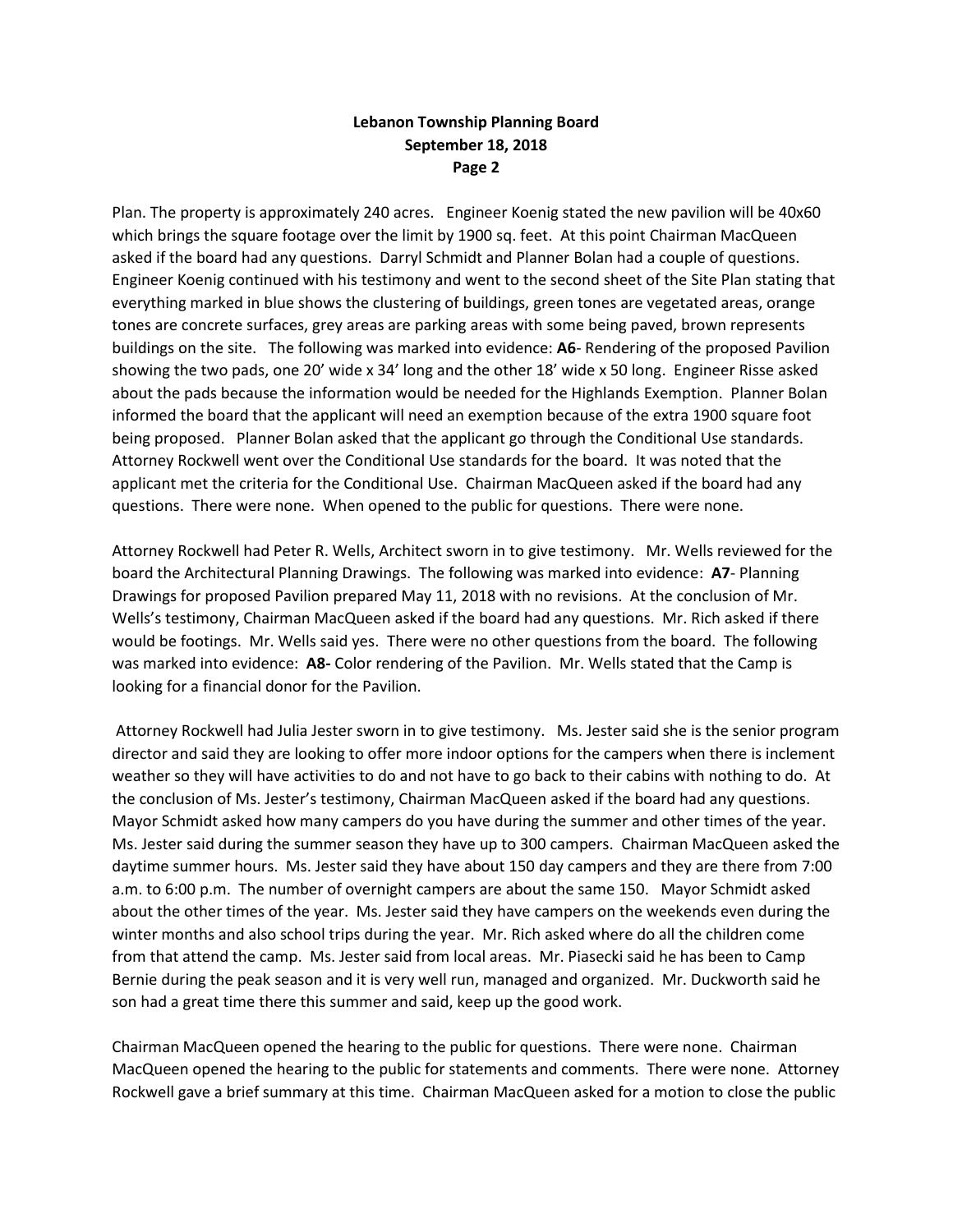## **Lebanon Township Planning Board September 18, 2018 Page 3**

hearing. Motion by Darryl Schmidt and seconded by Ms. Koehler to close the public portion of the hearing. Unanimously approved. Chairman MacQueen asked if Engineer Risse had any comments. The answer was no. Chairman MacQueen asked if Planner Bolan had any comments. The answer was no. The board deliberated at this time. The board said they support this project and wished Camp Bernie well. Planner Bolan noted that he had been contacted by the Highlands since they had been noticed for the public hearing. Planner Bolan informed the board they will be filing an application for Exemption #4. Exemption #4 lets you increase the impervious coverage by 25% which is a quarter of an acre and they will be increasing the impervious coverage by 1900 square feet which makes them qualify for the exemption. Chairman MacQueen noted they will be complying with all our ordinances including our lighting ordinance.

At the conclusion of the board's deliberations, Chairman MacQueen asked for a motion. Motion by Mr. Rich and seconded by Ms. Koehler to grant Conditional Use, Preliminary & Final Site Plan with the following conditions:

- a. The applicant shall obtain all other necessary approvals from all other agencies having jurisdiction in this matter, including but not limited to the Highlands exemption.
- b. The applicant shall pay all necessary fees, property taxes paid to date and escrow payments regarding the application.

| <b>ROLL CALL</b> | Yes: Ms. Koehler | Mr. Rich      | <b>Absent: Ms. Bleck</b> |
|------------------|------------------|---------------|--------------------------|
|                  | Mr. Duckworth    | Mr. MacQueen  | Abstain: Mr. Skidmore    |
|                  | Mr. D. Schmidt   | Mr. Weiler    |                          |
|                  | Mr. Gerlich      | Mayor Schmidt |                          |
|                  | Mr. Piasecki     |               |                          |

### **Attorney Gallina will prepare the Resolution to be on the next Agenda of October 16, 2018.**

### **PRESENTATION OF BILLS & REPORT:**

|                                | Total: \$2,437.50 |
|--------------------------------|-------------------|
| d. H.C.P.Z.A. Luncheon/Seminar | 5, 30.00          |
| c. Bayer/Risse Engrs.          | \$1,170.00        |
| b. Michael Bolan, PP           | \$675.00          |
| a. John Gallina, Esq.          | \$562.50          |

Motion by Mr. Gerlich and seconded by Mr. Rich to approve the bills for payment. Unanimously approved.